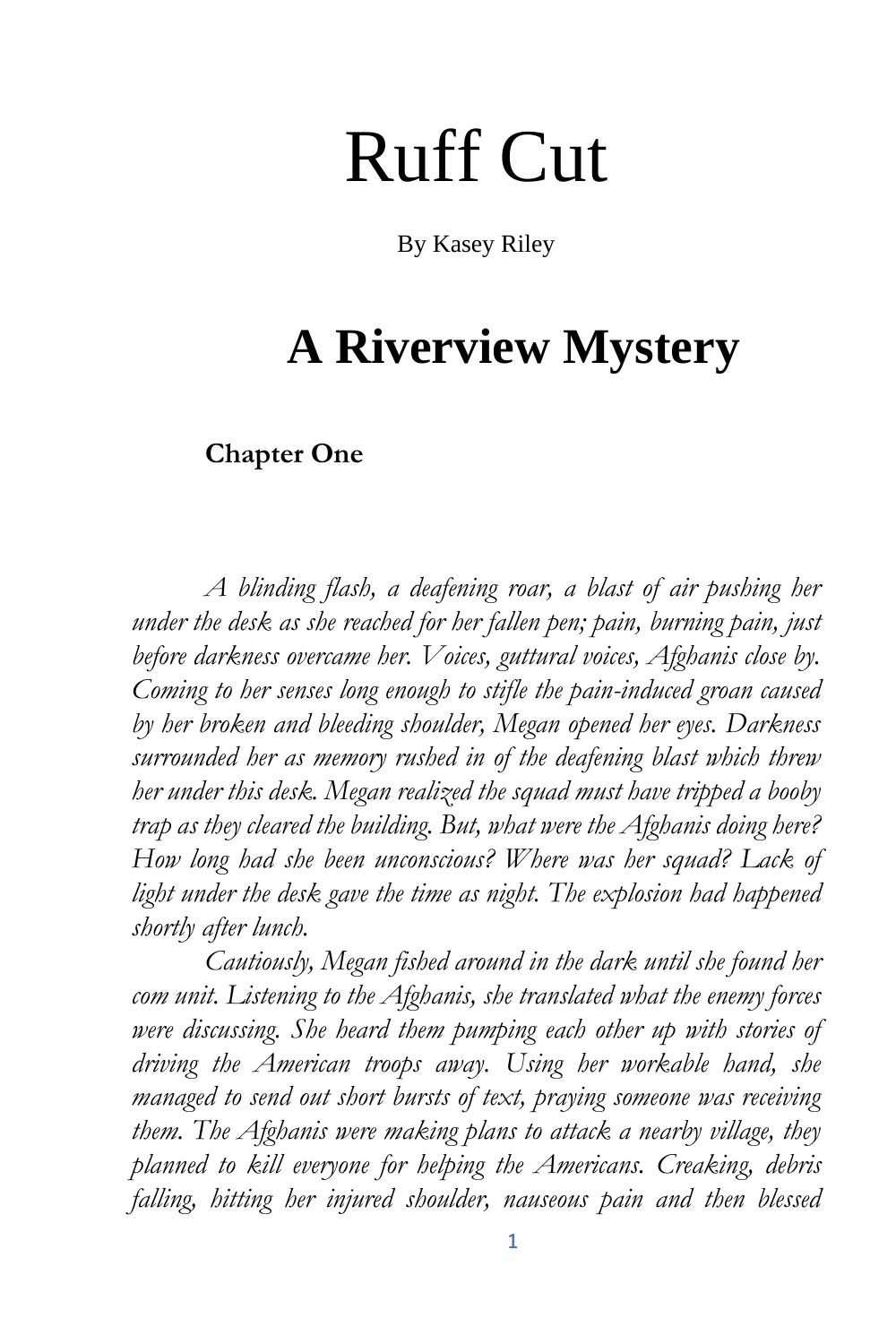*unconsciousness. Awakening with the darkness still surrounding her, the aridity in her throat brought on convulsive swallowing, but even that didn't ease the dryness. Her stomach cramping, Megan wondered how much time had passed since the explosion. Touching her wounded shoulder, the blood felt thick and sticky; obviously hours or perhaps even days had passed. Silence reigned around her, the building felt empty and abandoned. Her awareness fading, Megan dozed—then gunfire, grenades, screams...shouting in English, and the sound of a distant chopper.*

\*\*\*\*

*"Oh, my God, noooo!"* Her own scream roused Megan to tears, trembling, and gut-wrenching pain in her long-healed shoulder. Looking down at her cold-sweat-saturated tank top, panting, she sat and looked around the dimly-lit bedroom; her eyes still bleary and her ears still hearing the long-ago battle. The nightlight she could never sleep without gave the room depth, proving she wasn't trapped again in the rubble. Hanging her head and rubbing her face with shaking hands, the sweat on her palms mingled with the tears on her cheeks. Her shoulder ached with the movement, the scar pulling as her muscles flexed. Moving increased the blood flow, easing the burning pain, but the twinge reminded her of the episode, which changed the course of her life forever.

Years of training as a Forensic Computer Specialist and Cryptologist were useless if she couldn't sit at a computer and work with both hands. Her Middle Eastern language skills were unneeded if she couldn't carry a weapon and follow her squad-mates to the villages where they needed her to interrogate the villagers. It wasn't only the loss of her military career which changed her life; but would these nightmares ever end?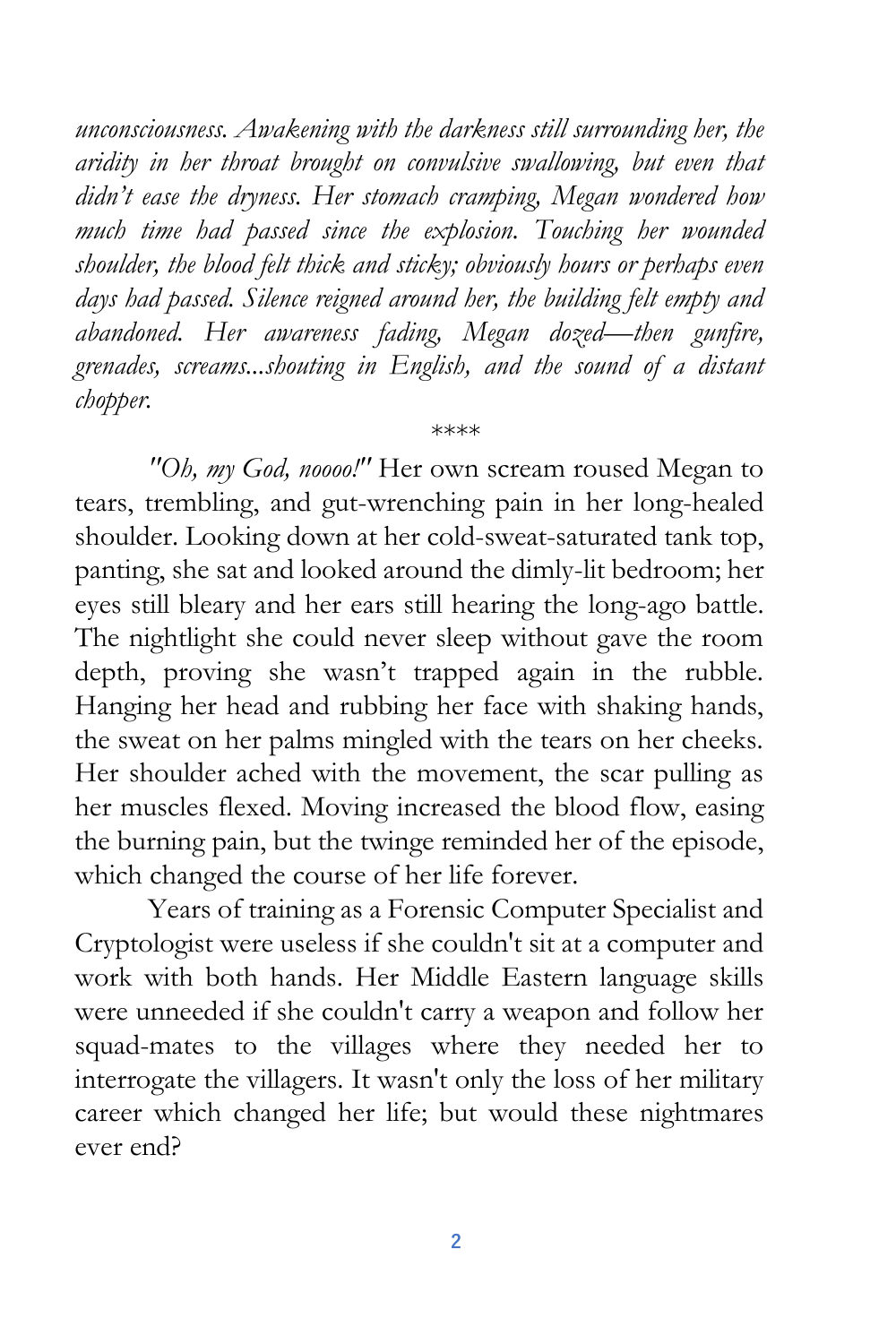After she got back from Afghanistan, while her shoulder healed, she spent time with others in group therapy sessions trying to talk through the emotions and trauma. For the most part, she was better by far than she had been in the beginning...but, every so often, her subconscious would bring back the incident in horrifying detail. Megan understood some of her fellow soldiers relived the war every night and she was thankful to be beyond that situation. However, she felt it wasn't right that her brain couldn't let the incident go and let her move forward without looking back.

This had to stop! It had been months since the last episode but, even so, every night she tossed and turned before sleep claimed her; worried the dream would visit again. That might be part of the problem. If she could simply fall asleep thinking only of positive things, perhaps she would cease having the dream. For a moment, she debated about taking some of the medication the shrink had given her to help her fall into a dreamless sleep. Determined not to become dependent on the medication, Megan decided against taking the pills. Too many of her friends and fellow soldiers had earned drug habits because of combat; she vowed not be one of them.

A Purple Heart and a Silver Star would never replace the Army life she had planned. The citations looked great in her records, but they couldn't help her sleep without nightmares or move without pain. As a sheriff, her medals helped her win the election, she knew that. The Army skills and discipline she had gained helped her to ace all the classes she had taken since her election but, given a choice, she would trade them to keep from having the nightmare.

Still shaking, she wondered whether Aaron was awake. She wanted—almost needed—to hear his voice. He would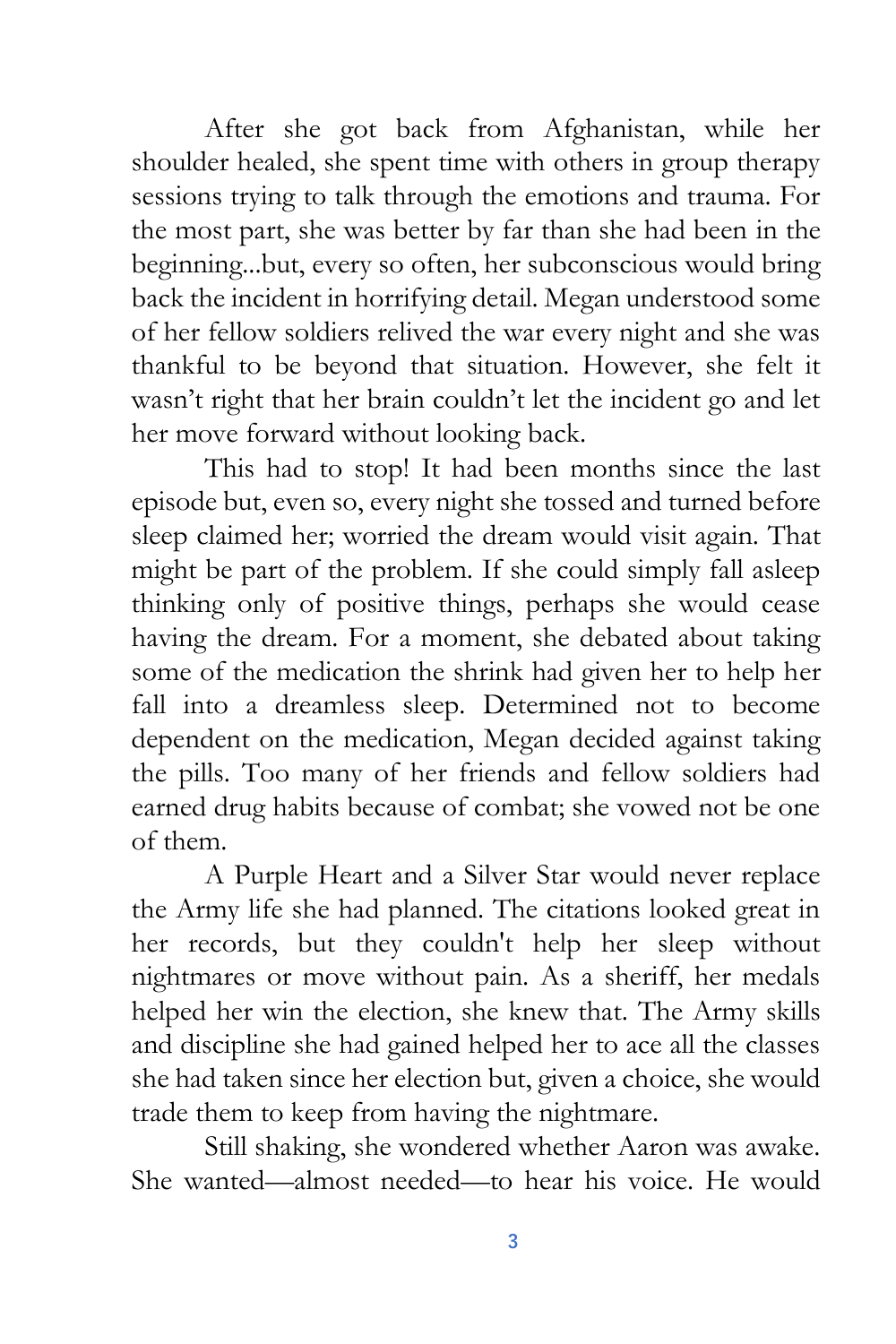understand her need for comfort or simple communication with another soldier, another veteran. She hated leaning on him as much as she did. It wasn't fair to use his shoulder and accept his comfort without being able to offer him anything emotional in return. He said he didn't care. He wanted her to feel she could call anytime but she couldn't help knowing how much he wanted her, and how much he cared about her. Compared to the man who couldn't even bother to visit her in the hospital, the one who told her to "keep the ring," Aaron was a prince who deserved so much more than she was brave enough, at this time, to give him.

The difference between her service and Aaron's was that he had planned on leaving the Army Rangers by the time he was thirty. The wound in his leg didn't do much more to change his life's plan than force him to adjust back to civilian life at twenty-five. Roger Meadows had already offered him a job at the R-M so, as soon as Aaron was able to walk or, more accurately limp away from the Army, he moved into a job he loved. Aaron's limp didn't interfere with managing the R-M. That was five years ago. Now days, his limp only appeared after an especially physical day of riding or working on his feet. Aaron coached the little girls' soccer team in his spare time and Riverview had accepted him as one of their own.

Megan felt a part of the community from her summers spent with her Aunt Marge. Aunt Marge was head of the Methodist Ladies Auxiliary and had helped Megan win the office of Sheriff of Riverview with as much energy as she put into the yearly Bazaar. As a teen, Megan spent several weeks each summer helping her aunt ready the town for the annual fund-raiser. She fell in love with the area. When her life fell apart, Riverview was the *only* place where she felt at home. The moment she left the hospital and returned home to Texas, she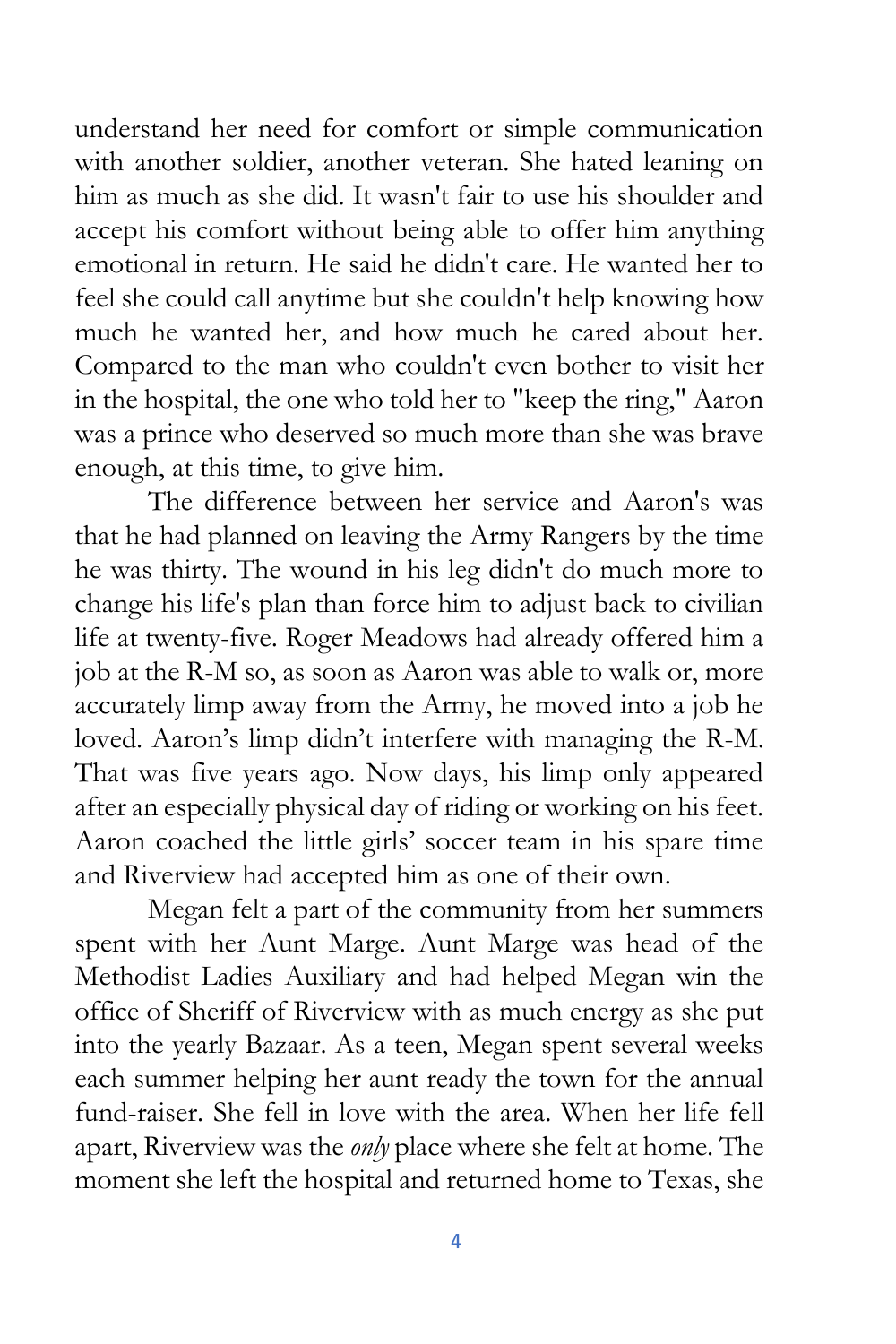knew she had to move away from her over-protective family. Marge set her up with a job working for Roger Meadows taking care of his uncle's ranch while the man was in prison. The arrangement suited Megan to a "T". A house, a barn, pasture for her horse and a job she could do at her own speed. Lots of quiet time to lick her wounds and come to grips with the forced changes in her life.

Soon, her shoulder healed and she gained strength and mobility. Living by herself in the old house helped her find peace of mind, and become secure in her own talents. Six months she held that job before the position of sheriff opened. With Roger Meadow's support, she applied to the Riverview Town Council to let her fill the position until the next election. A year later, she was officially Sheriff of Riverview and she'd taken every course available to help her learn what she needed to know to protect her friends and the community. Now, six months into her four-year term, she felt confident in all aspects of the position.

Everyone in town knew how Aaron felt about Megan; he didn't try to hide it. Megan knew that many wondered why they seemed to be only friends, when it was obvious how much he cared. Few could understand how she battled daily for her sanity, or the embarrassment she felt about the scarring of her shoulder. A few who had seen active duty could; those were the ones who understood how far she had come in the past year. They even sympathized with how much further she needed to go before she could lead a reasonably normal life and be able to give Aaron the love he so richly deserved. Perhaps she did love him, maybe she was ready to admit it, but the thought frightened her. She simply wasn't prepared to commit yet.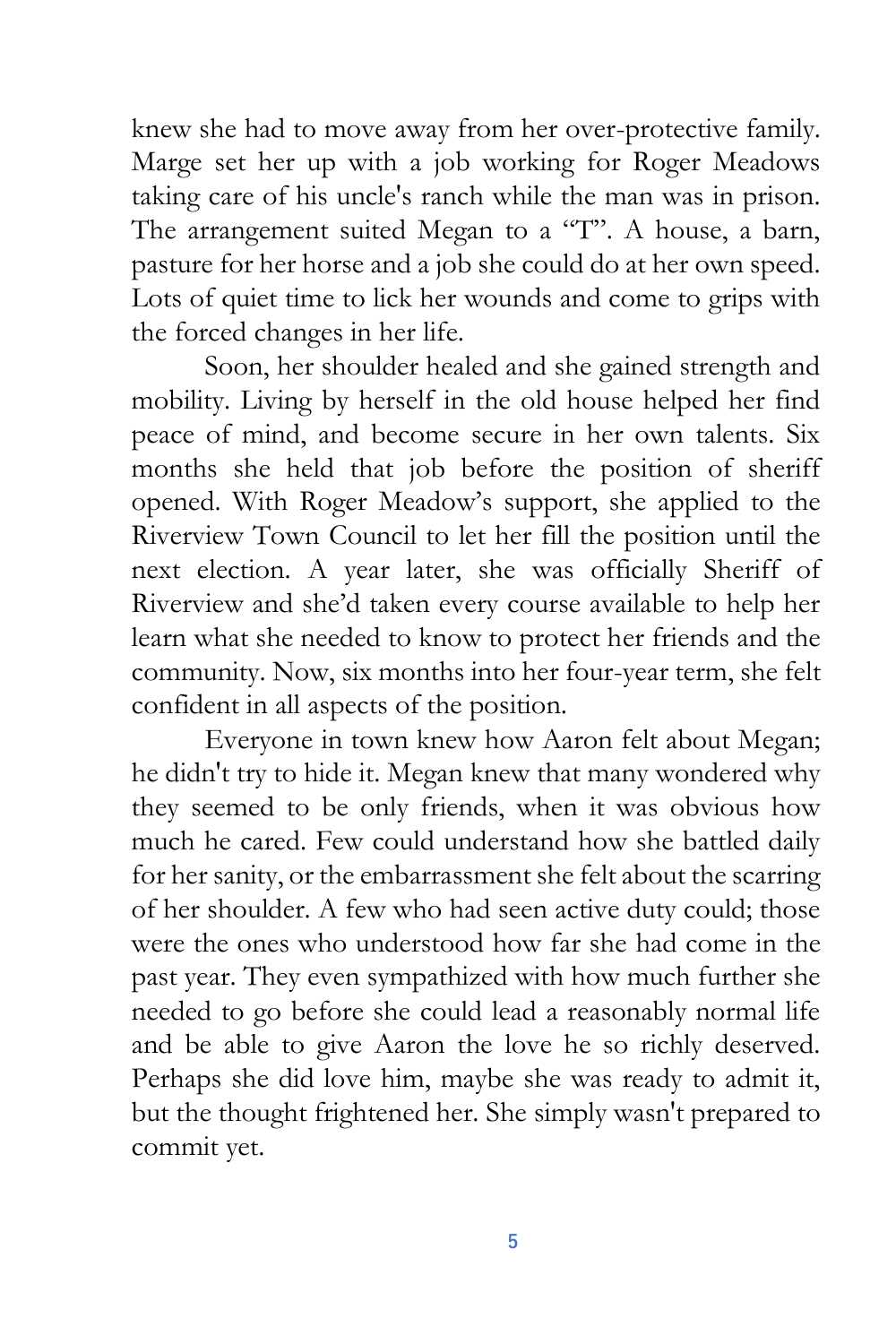"Damn it," Megan muttered, reaching for her phone to text Aaron. It seemed to jump into her hand as she touched it, both ringing and vibrating under her palm. Hitting the button, she said, "Sheriff Megan Holloway here. This better be important; it's way too early on my day off."

"Sorry, Boss. We've got a missing child. One of the campers at the R-B has a six-year-old boy and he wandered off during the night," Deputy Joseph Kaleo explained. Calmly he continued. "We're mounting search parties and I thought you might want to either be part of one, or at least know what's happening."

"Thanks, Joe. Sorry I snapped at you. I need my coffee. I'll meet you at the R-B in half an hour, but don't hold any group for me. Send them out as quick as they come in to volunteer, groups of at least two. Section the area, let locals choose ground they know. Make certain the entire camp's been thoroughly scoured. Search inside every trailer, outhouse, pavilion storage, anything with a door needs to be opened—got it?" Her brain whirling, Megan pictured the area and all the different spots that might draw a child.

"Check the hay barn—look for any bales that aren't level, in case he got up in there and the hay shifted." She began moving toward her bathroom, barking directions and taking charge of the search.

"Did you call Marcia and Matt at the Gunnison Valley Ranch? They've been raising two dogs for that rescue group. I don't know if the dogs are trained yet, but it might be good for the animals to be part of this. Also, both Marcia and Matt are backcountry certified. I'm hanging up. I'll be there as soon as I can find my clothes and gear."

Even knowing Joe could handle things until she got there, Megan had a bad feeling about this. The R-B had been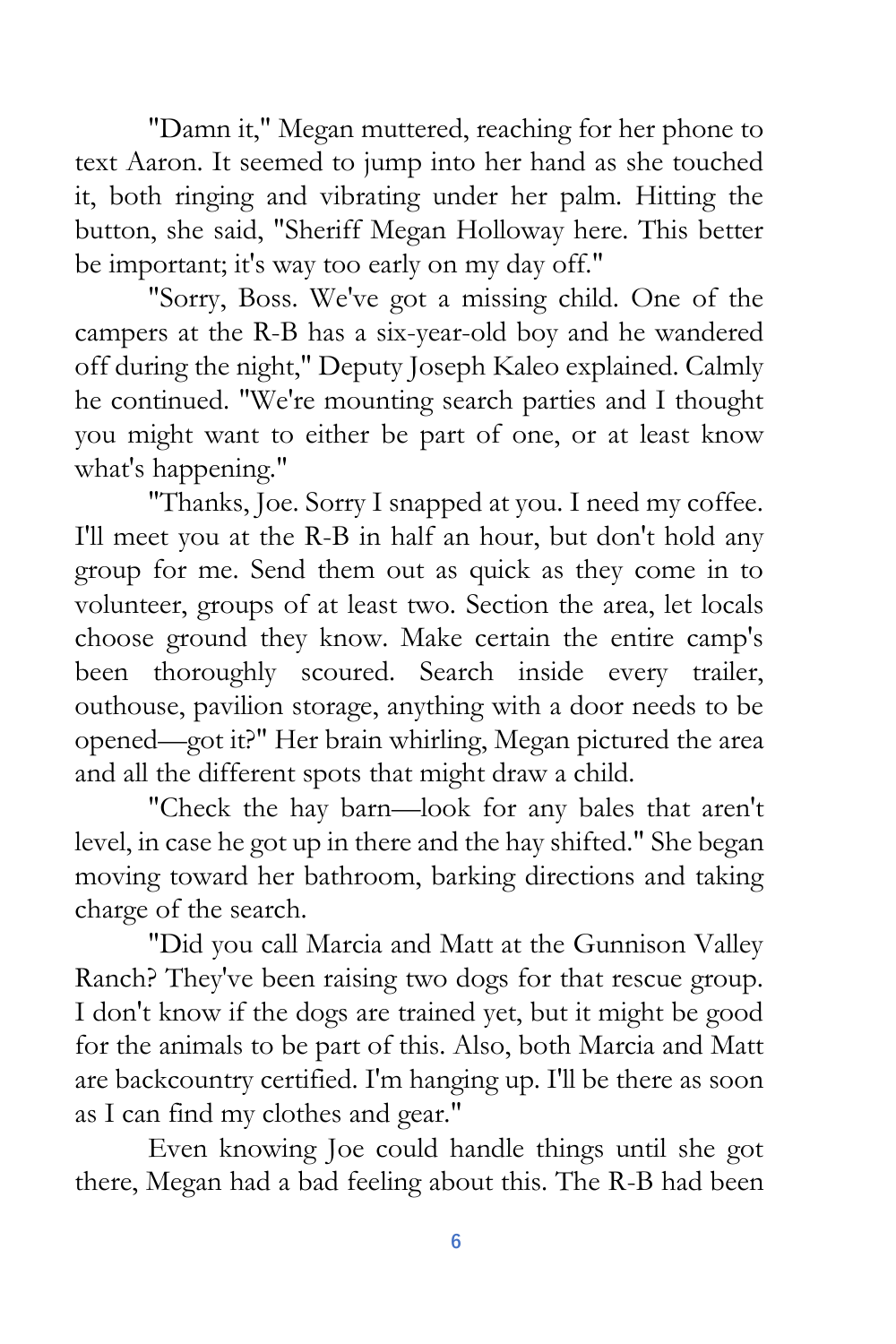open less than a year. The surrounding woods still had deadfalls, treacherous not only because of possible shifting, but because of snakes and other hazardous creatures they might hide. If something drew the child into one of those piles, he could in danger from them; lost was the least of the risky situations a child might encounter in this region.

Walking out of her bathroom five minutes later, she began pulling what she considered her "backcountry" clothing out of her closet. She dressed in layers, lightweight fabrics next to her skin, and durable, tightly-woven nylon and cotton for the top layer. Wool socks, tall western hiking boots, a multipocket vest and her badge completed the outfit.

Heading to the kitchen, she quickly put her favorite flavored coffee on to brew. While the coffee brewed, filling the room with a rich caramel and caffeine scent, she grabbed a fanny pack and began stuffing it with apples, canned oranges, granola bars, a bottle of electrolytes on one side and a bottle of plain water on the other. If she were going to be out in the woods, she needed to be ready to keep herself and possibly the child—fed and hydrated until she could get back. Satisfied with her pack, she poured coffee into a lidded mug and snagged two additional granola bars for her to eat on the way.

Driving the Dodge Durango assigned to her as Sheriff of Riverview over to the R-B, she reviewed what she knew about the campground. The facility belonged to Bethany and Roger Meadows who also owned the R-M cattle and horse ranch. Bethany's brainchild, Roger had created the equestrian campground and pack station to her exacting specifications. With twenty full-service pull-through sites for campers with horses, or for horseless campers in RVs; it was state-of-theart. Each site had two covered pens in the shed row and there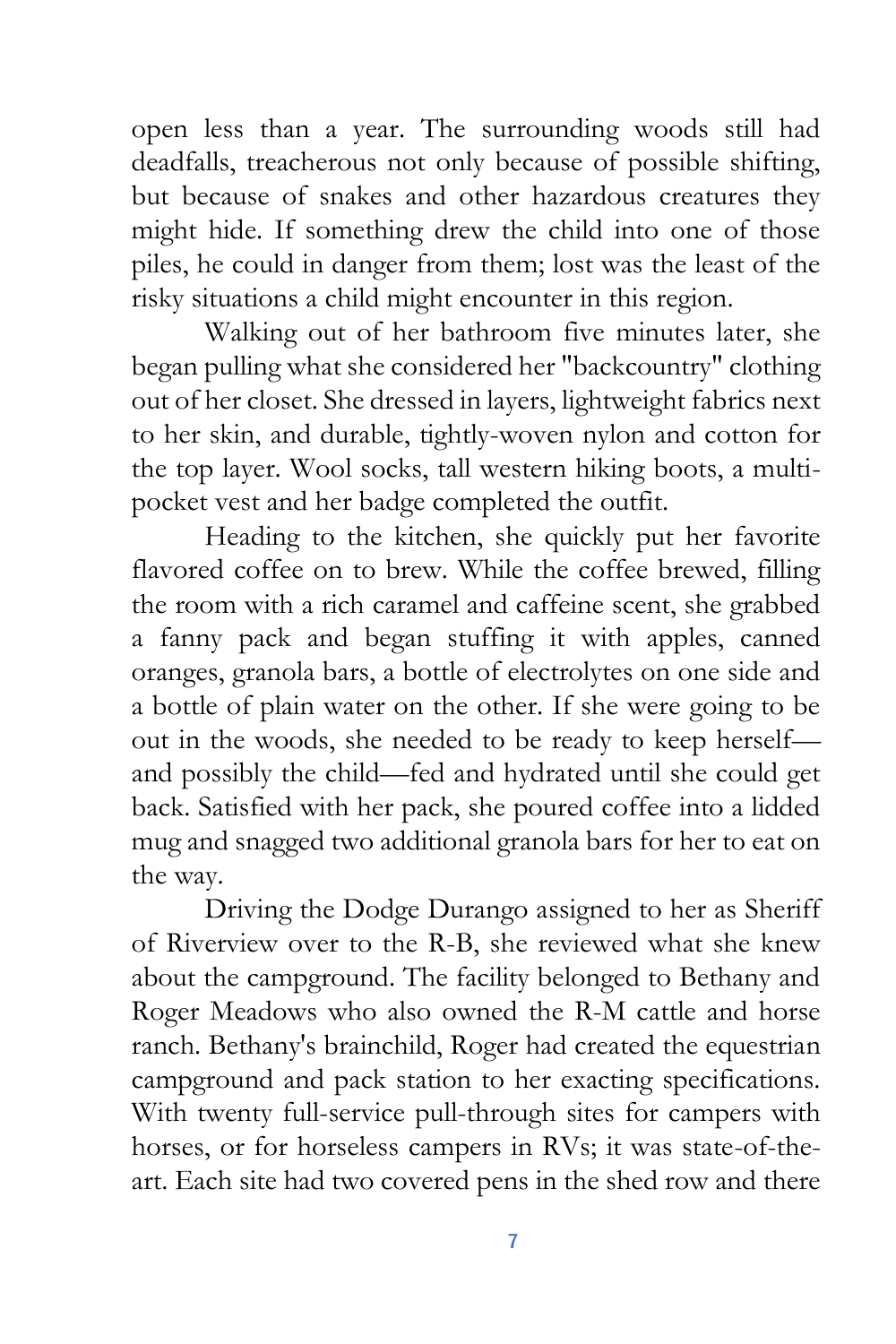was space behind the rigs for those who wanted to set up portable corrals. The outer ring surrounding the full-service sites was open ground for rough camping or portable pens, if needed. Six family cabins ringed the lodge at the north end of the facility, amid the trees.

In the center of the camp, there was an open field, flattened and cultivated to provide excellent footing for horse and rider. Bethany insisted this ground be maintained and kept open for horses to be hand-grazed, and also for group events. Riding groups could gather there to head out on trail together, and it was also a perfect space to set up vet checks or trail obstacles for competitions. A couple of shaded picnic tables and a two-sided covered pavilion sat at one end of the field, giving an open view of the field.

The north end of the property housed the lodge, showers, public restrooms, and restaurant. The large barn at the south end housed the pack-string and dude horses as well as featuring a large hay storage section and another section for shaving storage. Behind the lodge the cook had a private cabin, while the pack-station wrangler's cabin sat behind the barn, to be close to the horses. Each position was a "live-in" and included free rent, horse stall, and meals along with their monthly salary. It was great work during the summer, but the R-B could prove lonely in the winter. The wrangler worked year around, caring for and training the horses. The current plan for the cook was to move her over to the R-M to help at the main house in the winter. With this being the first year of operation, both jobs were floating until need was known. If the work proved not to be required in the off season, next year the jobs would change to seasonal positions.

Megan figured it was close to a quarter mile from one end of the R-B to the other, might actually be over. A small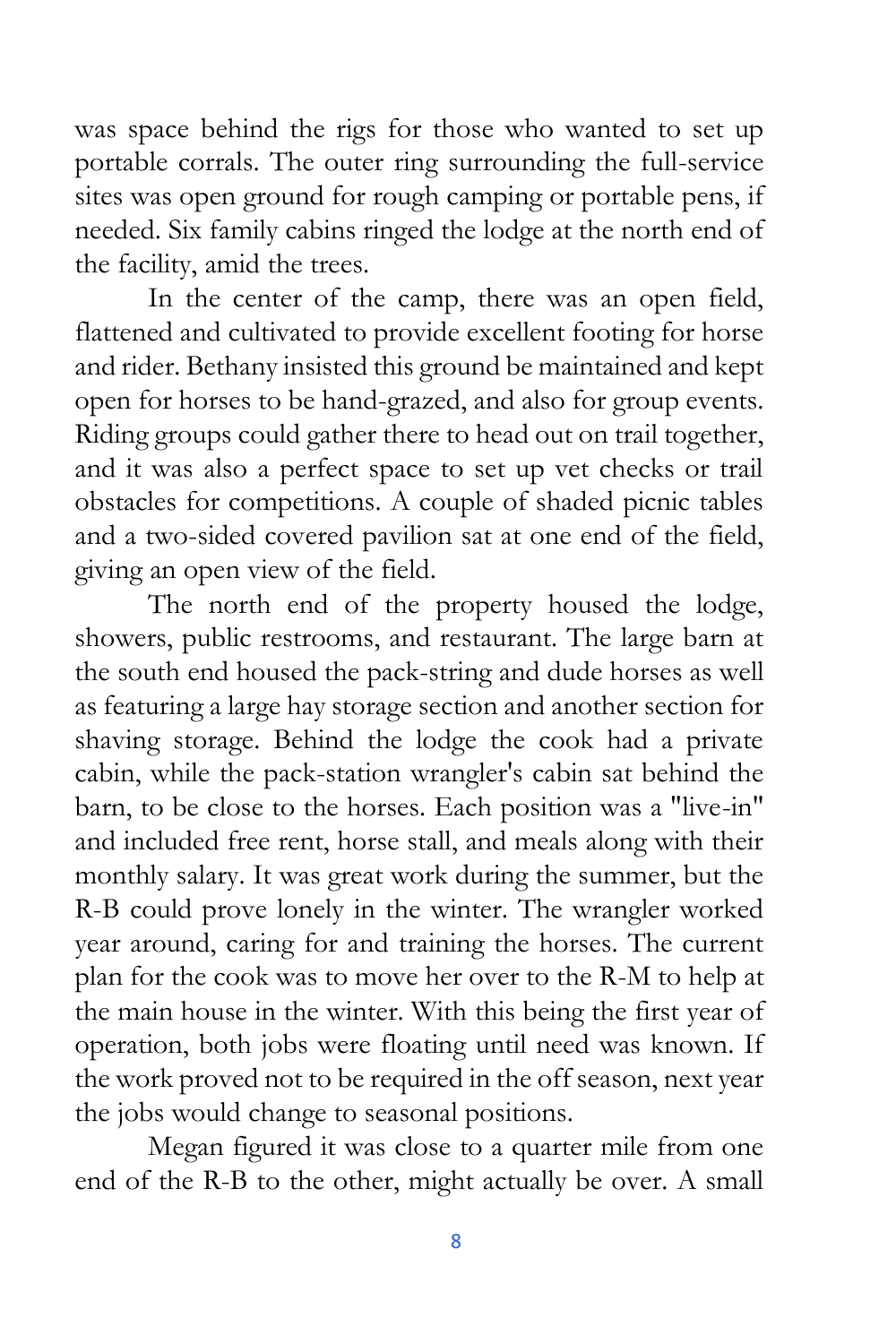child could find lots of hiding spots, or get into any number of situations in the dark. Nearing the property, she slowed and began searching for any signs of movement along the last mile of dirt road back into the camp. Even knowing she had little to no chance of seeing anything from her Durango, she still found her eyes straining at the brush along the road.

Pulling up close to the pavilion at the head of the open field, she observed the scene for a moment. In the center of the field, six volunteers with horses were preparing to mount up. Two had dogs, one a hound of some type and the other a shepherd, from the looks of it. The dogs sat obediently next to the horses, waiting for the signal to head out on the trail.

Standing in the middle of the semi-circle of horses, riders and dogs, Deputy Joseph Kaleo looked out of place but clearly in charge of the situation. His size dwarfed most of the riders and at least one of the horses. Megan watched him hesitantly pass the map he held to Matt Ward of the Gunnison Valley Guest Ranch, while Matt's dog bared a tooth at him. Casually, Matt reached over and lightly swatted the dog's nose. At 6'4", Joe should've been unconcerned about the dog, but big dogs worried him. His fear was more that he would hurt the animal than the other way around; at least that's the way he explained it, but Megan had her doubts.

With a heavy sigh, Megan took a final sip of her cooling coffee and climbed out of her Dodge, shaking her head as she walked toward the group.

"Hi, Joe." She called to him and the riders behind him. "What area is this group covering?"

"Hi, Sheriff. This group will follow the Skeleton Loop with the dogs searching above and below the trail." Joe seemed happy to see her. Megan understood why when a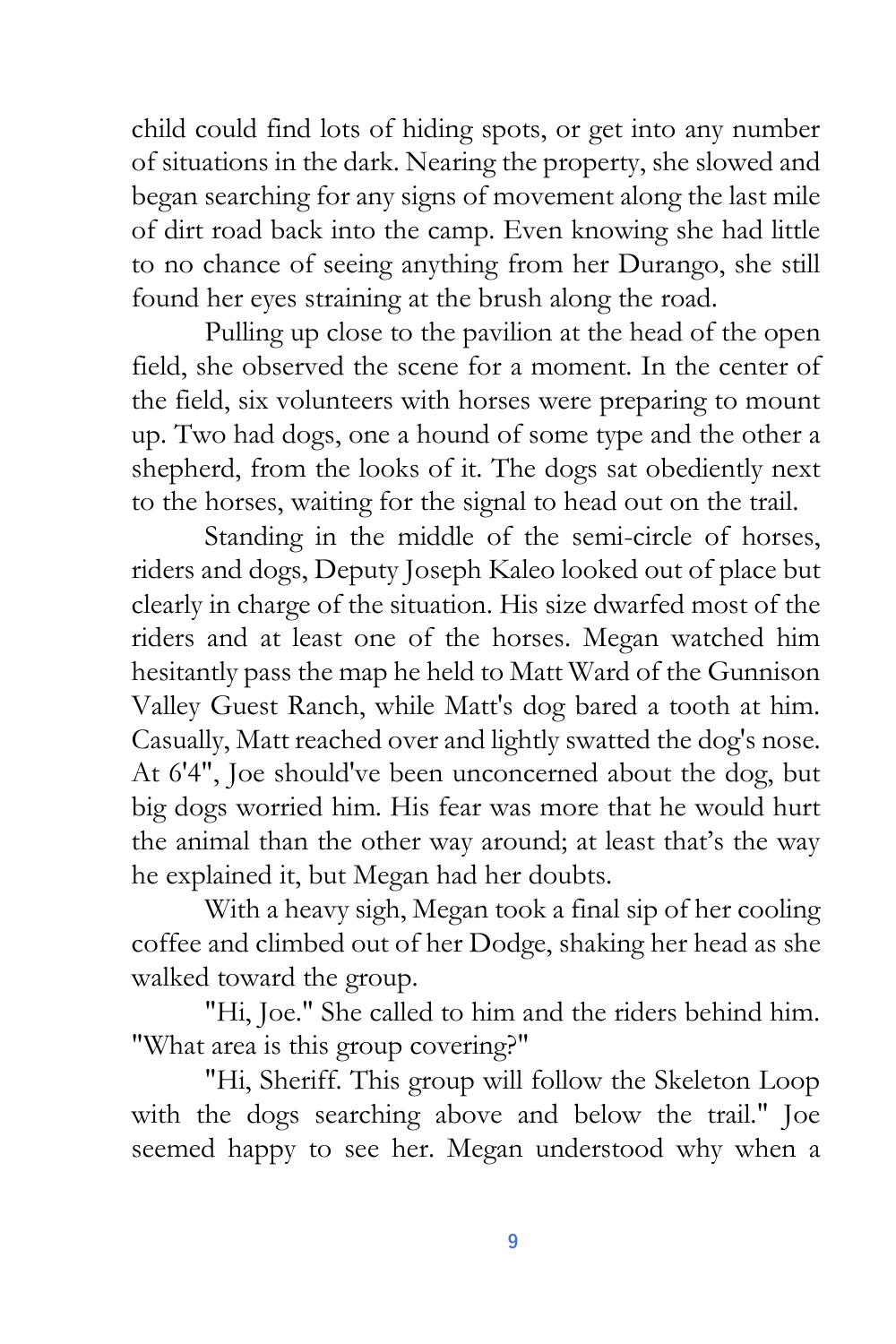distraught woman in a thick fleece robe with tied sash and fleece slippers came up and grabbed her arm.

"Wait a minute, Ma'am. Let me get these volunteers going and I'll be right with you. Why don't you sit at the pavilion where I can find you?" Megan shook the hand off her arm, turned the woman toward the tables, and gave her a nudge in that direction.

"You have your rifle, Matt?" Megan asked.

Matt patted the butt of the rifle snugged in its scabbard on the off side of his stout gelding. "Yep. If we find anything, I'll fire one shot. If we hear one shot, we can return to camp."

"Right. Good hunting, and ride safe. Be back well before dark, whether you find anything or not. I don't want searchers lost in the mountains, too," Megan warned the group.

She stepped back to stand beside Joe while the riders mounted and filed out of the field toward the trailhead. Megan wondered what could draw a small child out of camp in the wee hours; but kids were curious, and some would always have less sense than others.

Turning to her deputy, she smiled at his worried expression. "Come on, it's early yet. Weather's looking fine and more volunteers are arriving. We'll round up this child before noon—I hope. He's got to be getting hungry by now and he'll start making noise. The dogs will find him."

The pep talk was designed to lessen the big man's concern, it seemed effective when he smiled at her. The talk did little to lessen her own fears. A child lost in the wilderness was in danger from wildlife, plants, cliffs, and rivers in the wet season. Luckily, at the end of October, there was little water in the creeks and ravines. The longer he stayed lost, the higher the risk. Everyone was aware of that and a sense of urgency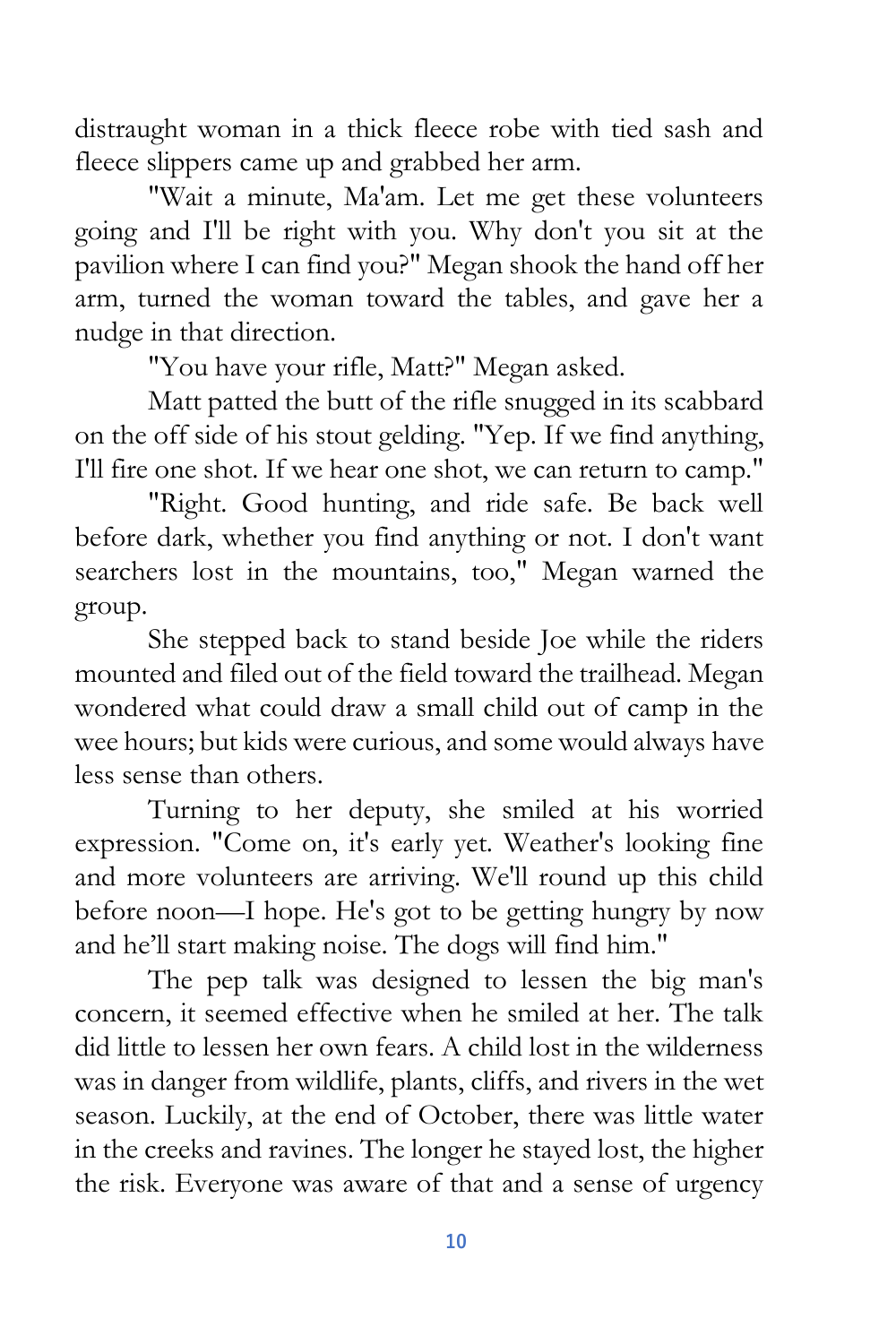hung over the field as riders saddled up and horses whinnied and stomped away flies.

Turning, Megan eyed the woman sitting at the table in the pavilion with her head resting on the table, sobbing into her arms. She could only be the mother.

"That's the boy's mother. I think her name is Rebecca Stroud." Joe offered, following her gaze and confirming Megan's unspoken thought.

Patting Joe on the shoulder, Megan turned to her next task. Climbing the mild incline to the weather-protected enclosure, Megan noted the coffee urns set up by the Ladies' Auxiliary, who were bustling around in the background. One, her Aunt Marge, had come forward to offer comfort to the distraught young mother. She was rubbing the woman's shoulders and talking to her as Megan arrived.

"Now, Sweetie. It's going to be okay. Your boy'll be found safe and sound. All these volunteers know this country so well, there won't be any spot a youngster can get into without them finding him. Mostly because they ran in this forest when *they* were young." Marge assured, still rubbing Rebecca's back. "Let me find you something to drink. Coffee, tea, chocolate?"

"No, I don't want anything except my Jamie back!" snarled the woman. She raised her head and looked around, sniffling, but no longer sobbing. "I'm sorry, I didn't mean to be rude. I'm so worried about my baby." She touched the hand still rubbing her shoulder.

"Sweetie, I understand. I'd likely be snippy myself. I'll bring you a cup of hot chocolate; it'll help you focus." Marge moved away, heading for the urn of hot water.

"Ma'am. I'm Megan Holloway, Sheriff of Riverview. Joe called me in to help." Megan moved to sit across from the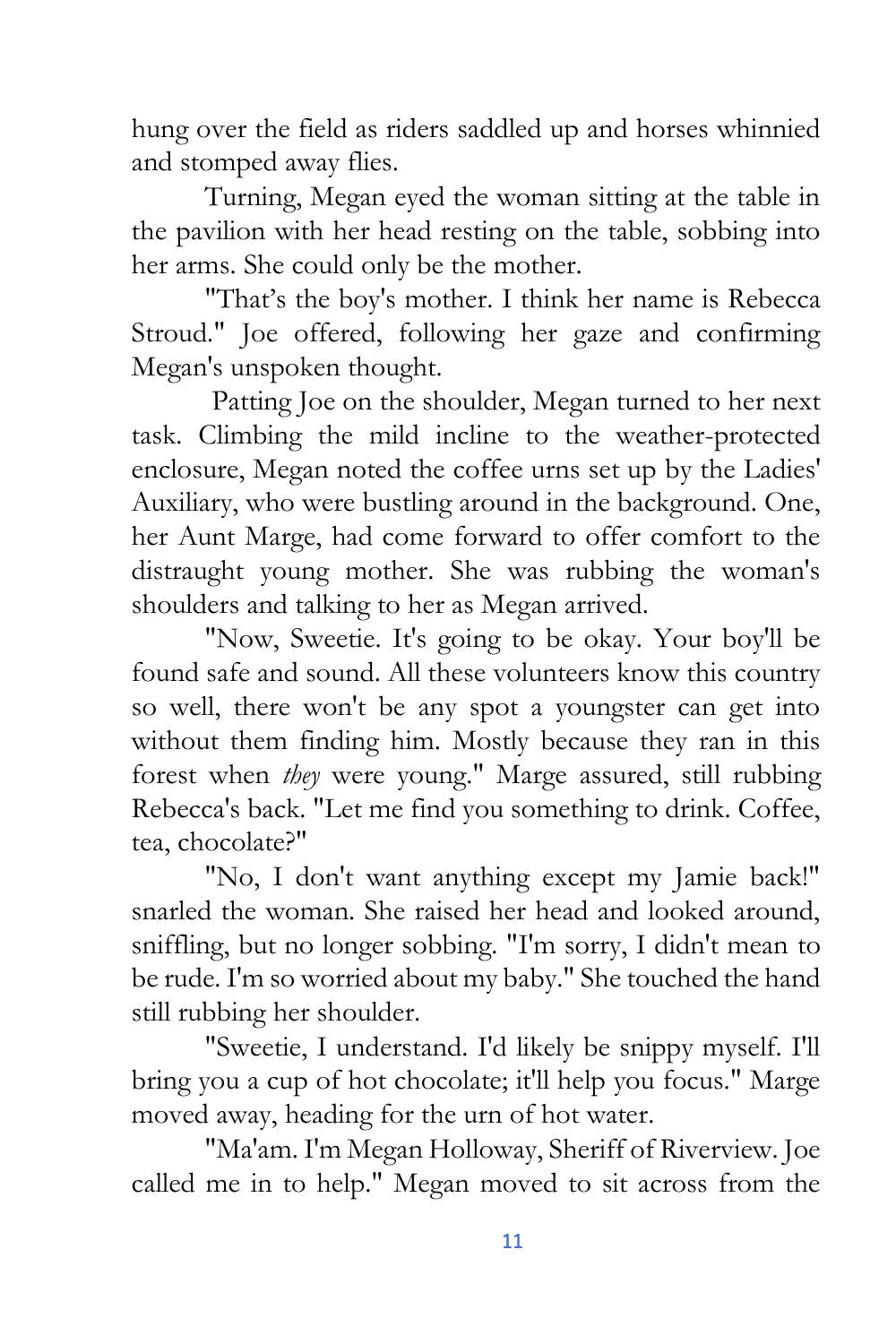woman and take her hands. "I know this is a trying time but I need to know as much as you can remember or can figure out about why Jamie might go off and what he's wearing. How old is your boy?"

"Hello, Sheriff. I'm Rebecca Stroud, Jamie's mother. I would say nice to meet you, but this moment has nothing nice about it." She sighed and gazed vacantly around the pavilion and field. "Jamie's six. Well, six-and-a-half by the calendar. He went to bed in his Spider-Man pajamas, as far as I can tell he didn't change out of them. But, his cowboy boots and a jacket are missing from by the door. He's very good about not going out without shoes and jacket," she boasted.

"Does he wander out at night often? Would he go out to look at the stars? Most kids are scared of the dark. Do you know why would he leave the cabin? Did he see something yesterday, which might lure him out?" Megan watched Rebecca take a deep breath and rub her hands together, possibly to relieve their shaking.

"We went to the zoo last week and took a tour. The guide led us into the darkened area where nocturnal animals and birds shelter during the day and explained about how the sun hurts their eyes so they only come out at night. Jamie was fascinated because he's timid about the dark and the thought that some creatures only come out at night amazed him." Her face softened at the memory.

"What color are the pajamas and the jacket he's wearing? Are his boots simple flat-soled cowboy boots?" Megan prompted the mother for a more detailed description of the child.

"His jammies are blue, with red from the knee down. The top is red with blue arms. The jacket that's missing is his favorite. Bright orange body with black arms. It has a tiger on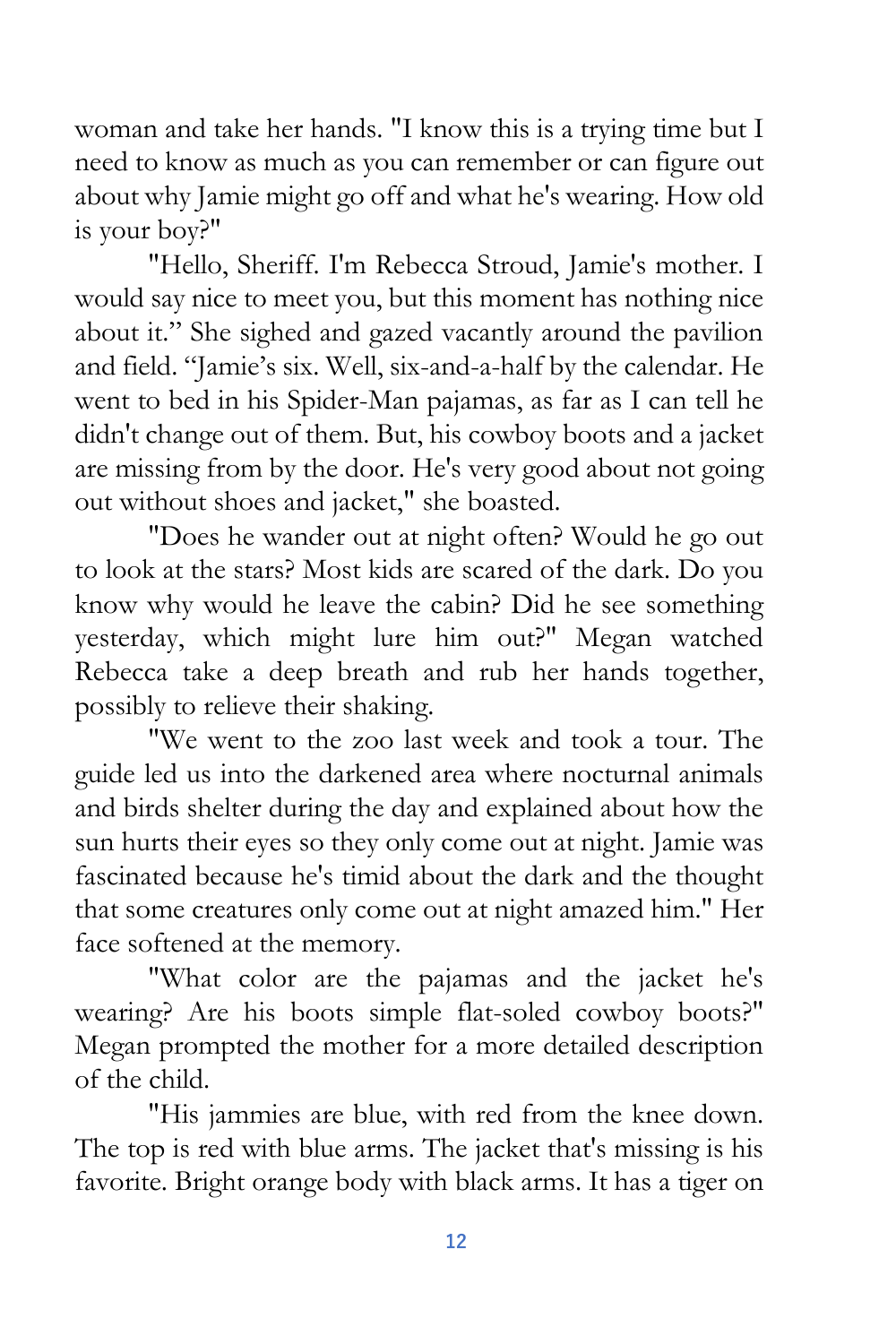the back. He got it from Santa last Christmas." Her eyes misted, thinking of her child. "The boots are almost worn out; he seldom wears anything else. Black, with pointed toes and stitching up the calf. I yell at him for wearing them when it gets icy because they have flat soles."

"Do you recall anything yesterday that caught his fancy or that he wanted to explore and you held him back? Sometimes kids will return to something they didn't finish examining." Megan looked into the face of the woman, pressing and prompting her to remember.

"We got here after lunch and I made him take a nap before we went exploring the camp." Her gaze wandered around the camp as if trying to place her location in relation to her cabin. "We left the cabin and walked through the lodge. I showed him the showers and pointed out the kitchen and told him he could only go there with me. We came out the front door and walked toward the stables. It's quite amazing, with the stalls and barns in amongst all the trees. We live in the city in an old brownstone so this is incredibly different from home." Rebecca sniffed, wiping a gathering tear from her eye before she continued. "We kept to the right and circled the entire camp. He got to pet a couple of horses down at the stables and the wrangler showed him the pony he could ride today. Then we worked our way back up to the lodge, had a snack and returned for his afternoon nap. Rain moved in and we spent the evening playing checkers in the lodge. He doesn't actually know how, but he enjoys stacking the pieces."

"Thanks. That was very descriptive. Was he excited about riding? Did you see the trails heading into the woods?" Megan asked. Her mind seemed to be zipping from spot to spot, trying to come up with something that would pull a child from his bed in the dark.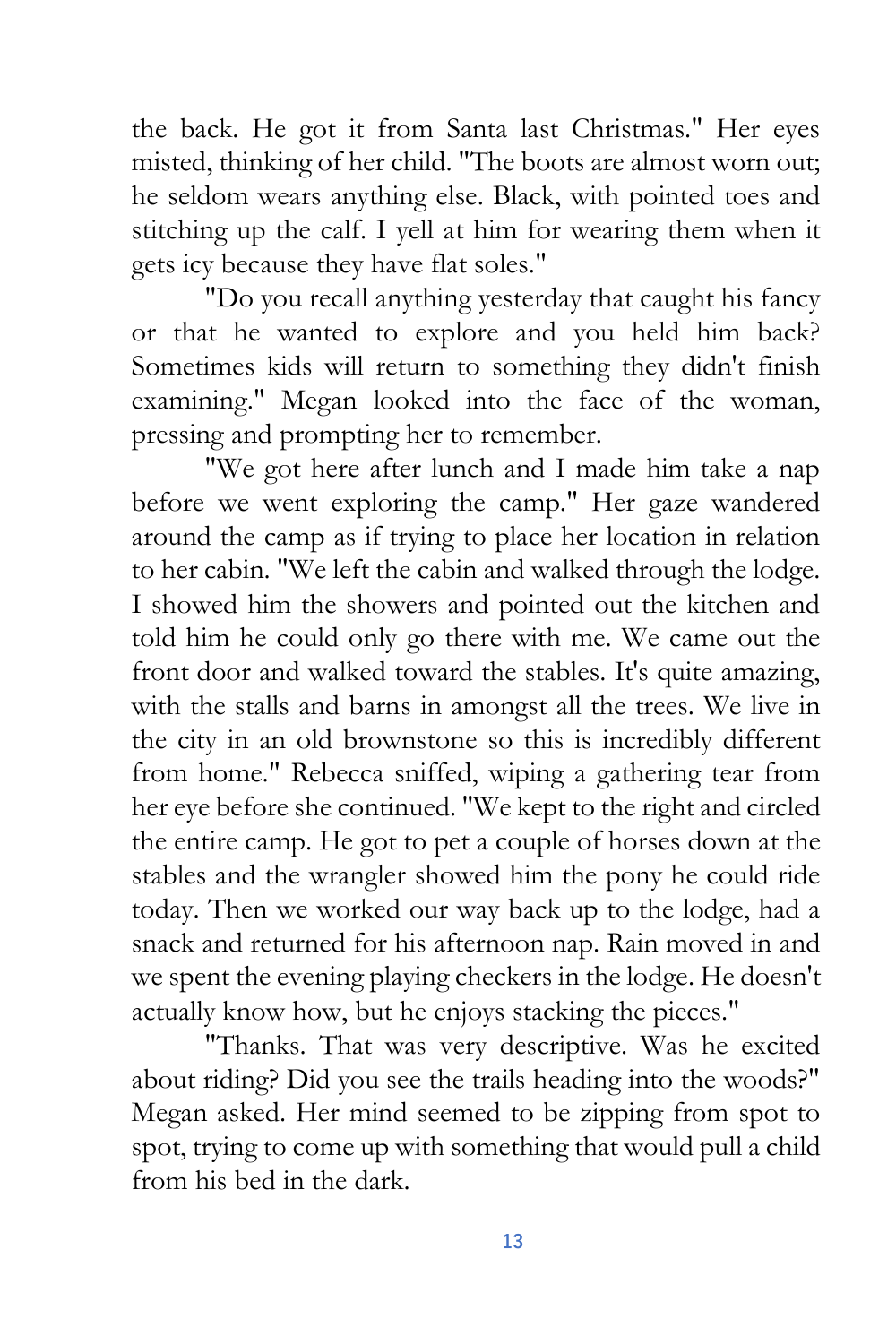"Oh my, yes. He petted the pony for almost twenty minutes, giving it hay and picking grass for it before he would move on with our hike. I remember the trails into the woods but I don't think they excited him much. He did see a few squirrels on a log pile and a deer took off up the hill as we approached. Jamie loves all animals and has no fear of anything--wild or tame."

"I'm going to suggest you go back up to your cabin and dress for the day. I'm going to mount a small search party close to camp. Once you're dressed, why don't you retrace your steps from yesterday, looking for anything we might miss. But, *do not leave camp.* We don't want to search for you, too. If you see anything, come find me and I'll check it out with you," Megan ordered.

Mrs. Stroud glanced down at her robe, finally noticing she had yet to dress for the day. "Oh, oh my. I didn't realize I was still in my nightgown." Her hand went to her throat, pinching closed the overlapping fleece fabric. "What must everyone think of me?" Her eyes filled with tears as she looked up at Megan.

"Everyone realizes you've been too busy helping us find your boy to change. That long robe looks comfy. I wish I had one like it to sit and watch TV. I'll bet those slippers are warm, too. My feet are always getting cold." Megan helped the smaller woman to her feet, turning her toward the cabins. She watched the woman head toward her cabin and nodded to her aunt, Marge, to follow and assist the distraught mother.

"Boss, I'm so glad you came in time to do that interview. I really lose it when a woman cries in front of me. My brain just freezes." Joe shrugged at Megan, admitting a typical male attitude.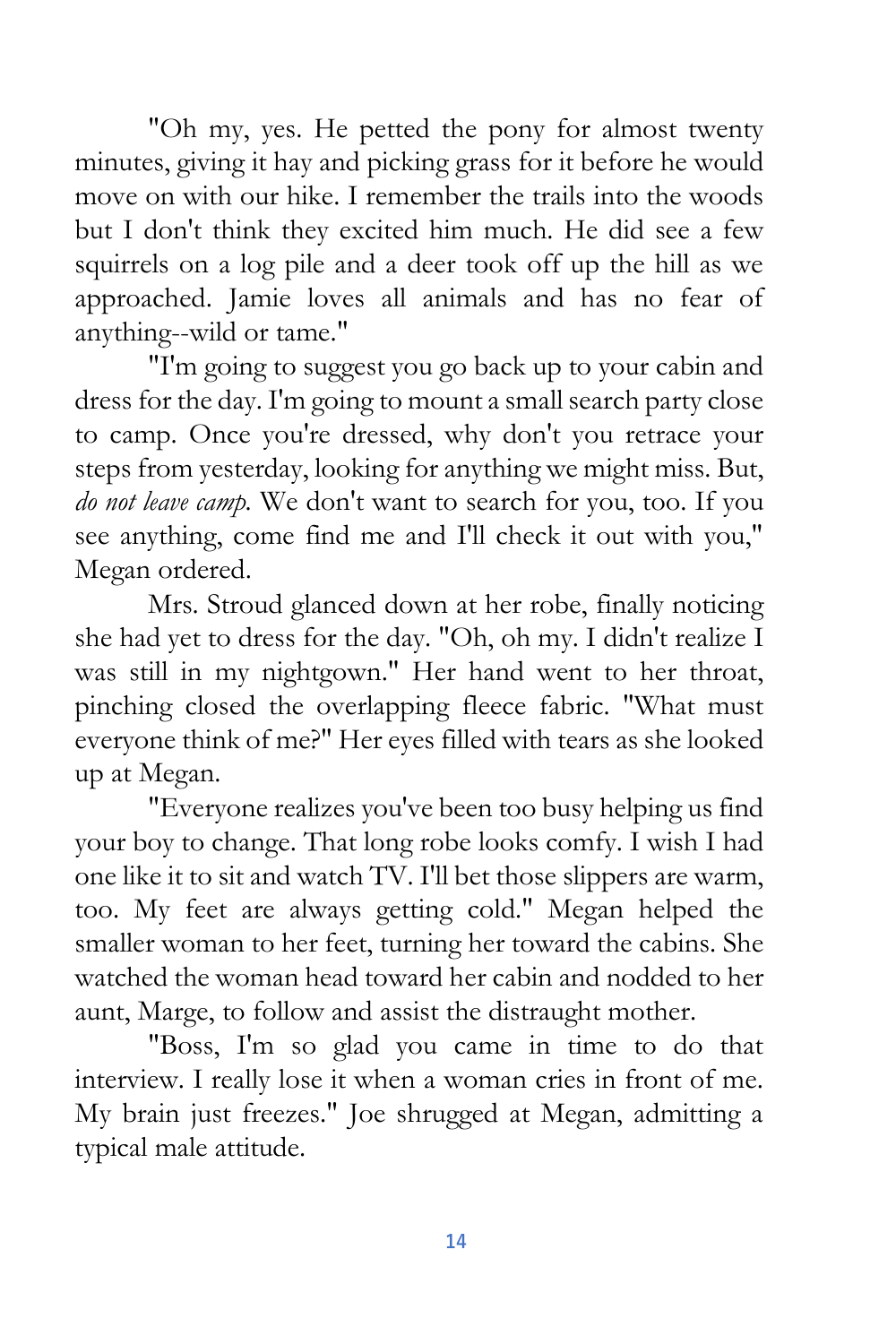"I feel for her, but I wish I knew what could have drawn the child out into the dark or early dawn. I don't suppose she mentioned if his bed was still warm when she realized he was gone?" Megan glanced at her deputy in question.

"No, and I didn't think to ask. Sorry."

"I didn't ask either; should have. It wouldn't have told us much but it might have made me feel better to know he only had a half hour's start on us." Megan gave the man a wry smile. "You had the compound checked and all doors opened. What about the lodge? Especially the kitchen?"

"We checked all the closets and the shower stalls in the bath facility. I even had Sheena, the cook, check all the downstairs rooms. No luck there."

"Did she search the kitchen? The boy could have gone looking for food. I need to talk to Sheena, so I'll check the cupboards." Megan turned and headed for the lodge, keeping a fair distance behind Marge and Mrs. Stroud. At this point the mother was better off in her own cabin, not out here hindering the search with questions and tears.

She found the cook, black-haired and curvaceous Sheena McDonald, cleaning up the kitchen after offering coffee and breakfast to any waiting volunteers. Sheena had made simple sausage biscuits, something the volunteers could handle as they tacked up their horses. As early as it was, she knew many of those volunteering had awakened to a telephone call and gone straight out to load horses and head over here to search. Food would help keep them going on the trail.

"Hi Sheena, how are things going? Thanks for feeding the volunteers. You might want to make up a bunch of sandwiches too—bill the office for them. Volunteers need energy and if we treat them well, they'll be back for the next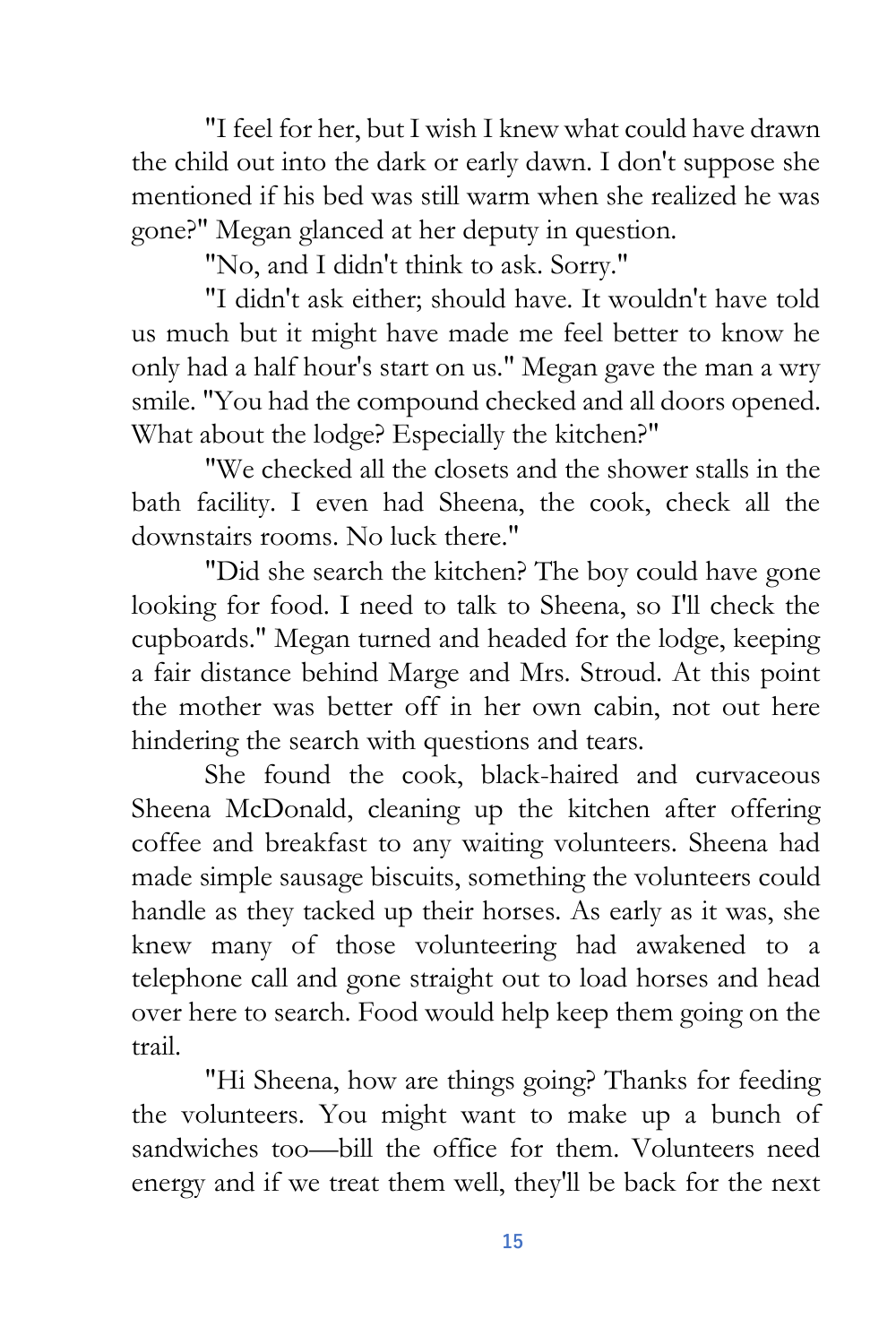lost hiker." Megan smiled at the short, cute woman in front of her. Megan envied her fair skin and deep-blue eyes. Only the Scots seemed to be able to carry that genetic trait for black hair and deep blue eyes. Her own dirty-blonde hair matched her sun-bronzed skin, but her eyes were light sky-blue compared to the periwinkle color of the eyes regarding her.

"Not a problem, Sheriff. Boss Lady said to see that anybody who showed up was treated better than family." Her voice had a lilt instead of a pronounced Scottish burr. Her phrasing and syntax plainly showed her heritage and time spent with her Scottish kin. "I'd rather stay busy than sit about worrying over the poor lad."

"I remember you have a walk-in cooler and a walk-in pantry. You searched them for him, didn't you?" Megan asked, watching Sheena's economical movements as she moved from sink to cutting boards to range. Sheena must be about her age; she didn't appear any older. Megan couldn't help but wonder what brought her to this area.

"Yes, when I found out the boy had been running around before daybreak, I sent his mother to search the rooms upstairs and I opened each and every cupboard as well as walking into the pantry and the cooler. I even opened the freezer, in case he tried to get himself ice cream. Boys are always hungry. Nothing is safe from them." Sheena nodded toward the stainless-steel upright freezer.

"Good job. Are you certain his mother checked everything upstairs?"

"The way the woman was screeching and wailing, the boy would've had to be either deaf or unconscious not to hear. But, you know, if the scamp was feeling guilty, he might have hidden. Let's take a look around in the guest rooms." Sheena suggested. "They're all unlocked since there're no guests and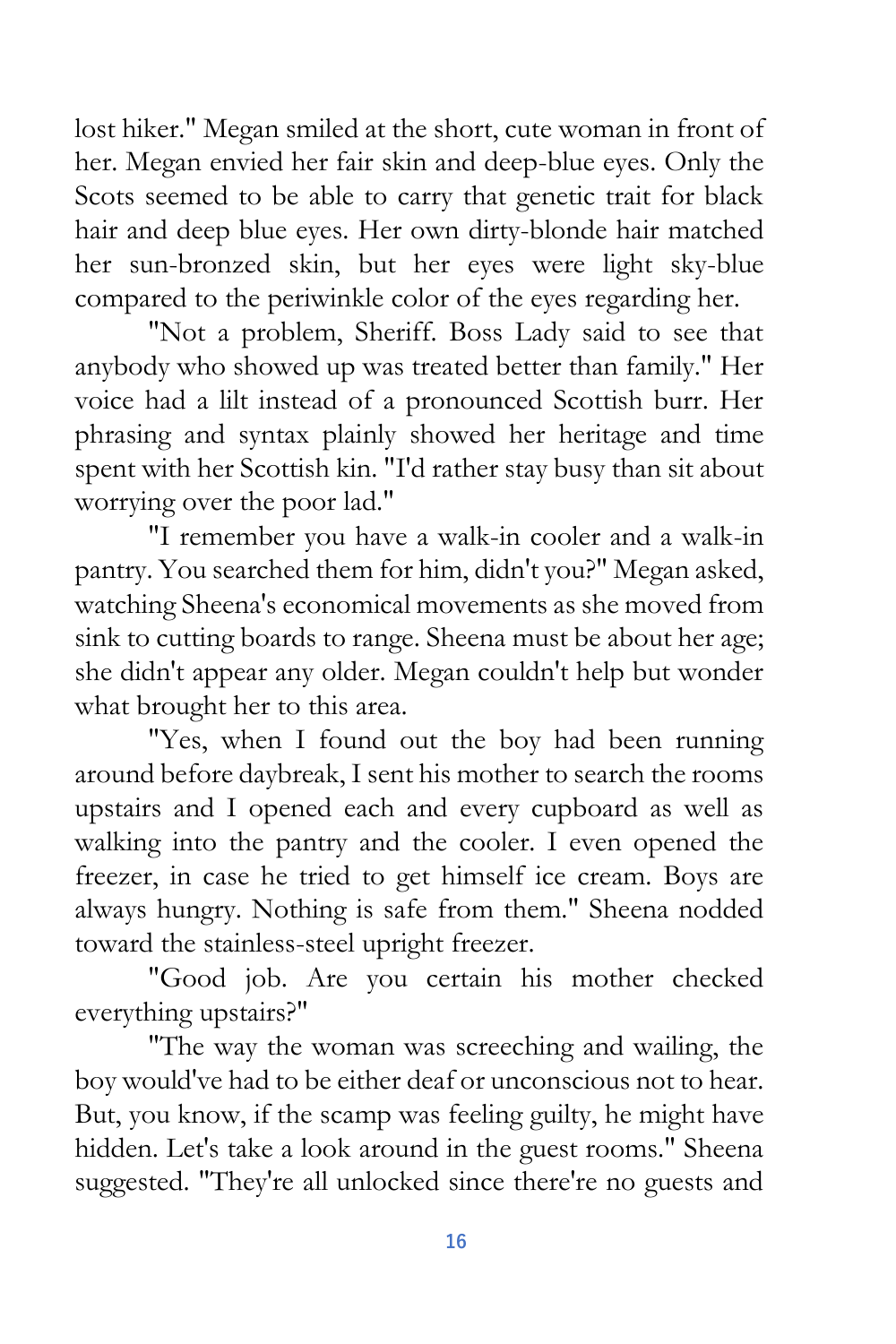we need to freshen them before the weekend. Who knows, if we're quiet we might be lucky and find the boy. I truly hope so."

"Okay. I'll start on the second floor and you on the third. Open every door and look under the beds. Don't call him, just look. That way, if he's scared, he won't run or hide from us," Megan suggested with a grim smile at the cook.

"I'm on my way." Sheena turned on her heel and headed for the stairs with Megan not far behind.

Megan turned to the right at the second floor landing and looked out over the reception area, eyeballing the front desk. If she found nothing upstairs, she would check under it when she returned to the first floor. Walking to the first room past the balcony overlook, her boots rapped hollowly on the wooden floor. Megan paused at the door to listen. Other than the sounds of Sheena moving on the floor above her, the lodge was quiet. Everyone was outside searching for Jamie.

Opening the door, she softly walked into the room, crossed to the bathroom, opened the door, the cupboard under the sink, and pulled back the shower curtain. Then she turned back to the room and checked the closet before dropping to her knees to search under the bed. Using the bed, she pushed herself back to her feet and left the room. She searched the four rooms on this side of the hall in the same fashion. Silently, she listened for any sounds outside of each door before she opened it. At the end of hall, she crossed to the other side and began working her way back toward the balcony.

Megan heard Sheena still searching the rooms above. She sighed. She hoped the boy wasn't out in the woods somewhere and this was a futile effort, but it had to be done. With her hand on the knob of the final room on the second